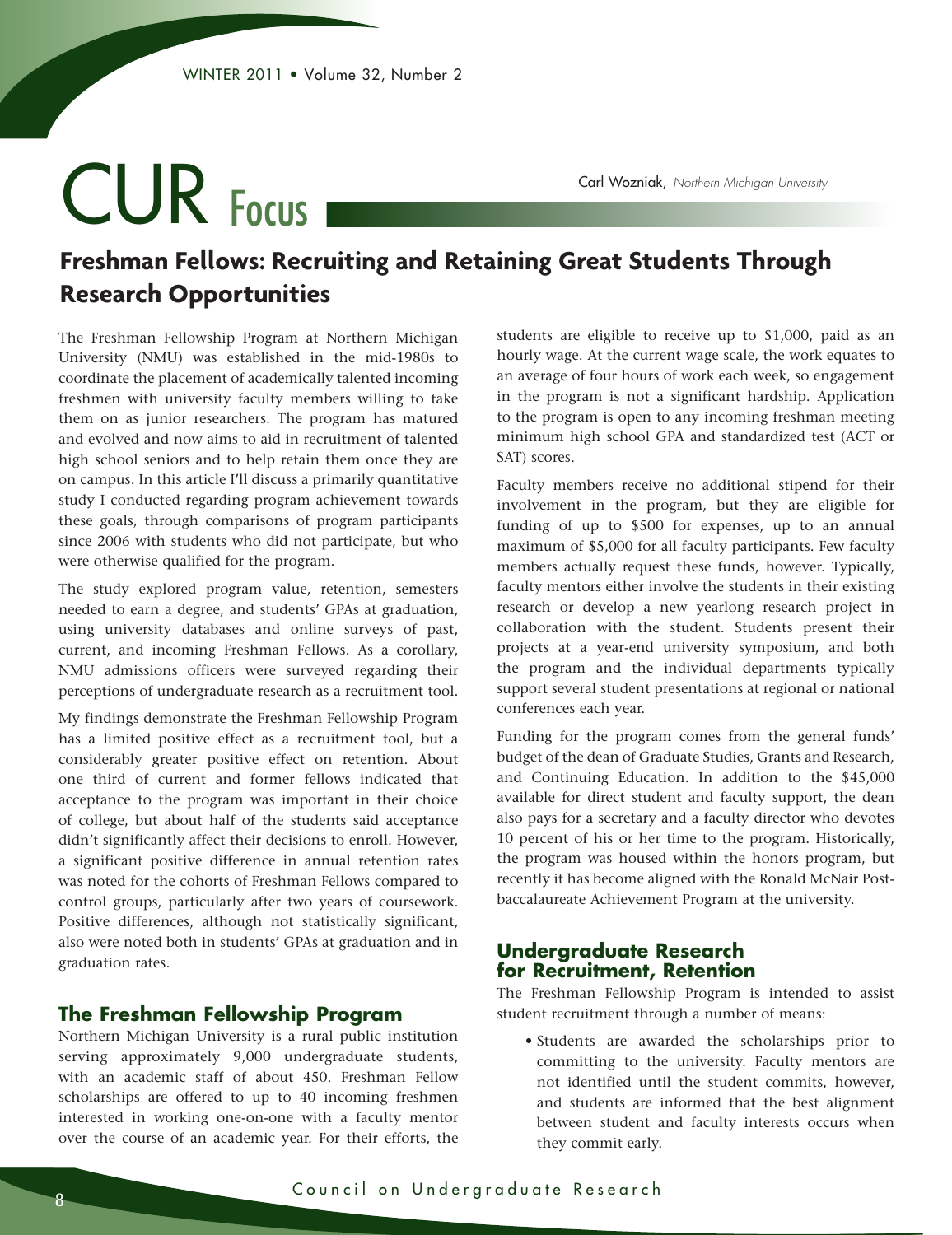

- The scholarship of \$1,000 per academic year contributes to the student's overall financial package.
- The program helps present undergraduate research as evidence of the university's academic quality to external audiences, which include prospective students, parents, and school counselors.
- Admissions officers showcase the program as an example of the quality of work being undertaken at the university.
- Past fellows become excellent ambassadors in the recruitment effort when they return to their hometowns and talk about their experiences.

The Freshman Fellowship program is designed to have positive effects on student retention by:

- Providing challenging research activities, workshops to improve academic skills, and social events that hone social skills, thus creating a comfortable, cohesive, and energetic environment for capable students;
- Developing an esprit de corps through a cohort model;
- Developing in students an early grounding in advanced concepts, research techniques, and ethics, making future endeavors more productive;
- Providing opportunities to participate in all aspects of research;
- Providing opportunities for students to actively engage in research with faculty members and be recognized for their contributions;
- Encouraging presentation of student work at on-campus symposia and, within some disciplines, at regional and national conferences;
- Providing an access point for future research by increasing one-on-one connections with faculty;
- Connecting students with other research programs that extend beyond the freshman year;
- Applying critical thinking skills to real-world projects, thus improving the connection between didactic and project-based learning; and
- Introducing students to the academic, research, and real-world experiences that surround their chosen career fields.

# **Prior Research**

Scholars who study the influence of undergraduate research on college selection report that the data are frequently nebulous or focused on specific disciplines, although research opportunities are often identified as a benefit of college attendance (Hoke and Gentile 2008; States News Service 2009). Actual research opportunities are not often arranged prior to students' decisions to attend particular institutions and, consequently, cannot easily be linked to those decisions. Undergraduate research is reported as a component of successful recruitment and community building in the STEM (science, technology, engineering, and mathematics) disciplines (Hoke and Gentile 2008); recruitment of both genders to enter physical science programs (Conrad et al. 2009); and recruitment of underrepresented students (Lopatto 2007; Conrad et al. 2009).

It has been reported that, as with recruitment, most findings regarding the relationship between undergraduate research and retention are either unsupported claims or lack adequate documentation (Seymour et al. 2004). Gregerman et al. (1998) reported that undergraduate research experiences positively influenced retention among under-represented students. Positive career influences stemming from undergraduate research have been identified (Kremer and Bringle 1990), and students perceive the research learning experience to be more valuable than that of ordinary classes on a number of parameters (Ward, Bennett, and Bauer 2002). Increases in student capabilities have been attributed to the research experience (Gafney 2010; Hunter, Laursen, and Seymour 2007; Kardash 2000; Lopatto 2007), which could improve retention. Undergraduates have reported strong positive responses to their research experiences, which potentially could also improve retention in college (Seymour et al. 2004).

Several studies have identified undergraduate research opportunities as crucial to developing a worldview of education beyond the undergraduate level (Alexander et al. 2000; Conrad et al. 2009; Dahlberg et al. 2008; Olson 1988). Participants involved in summer research at Rice University, for example, had a high propensity to enter graduate school (Alexander et al. 2000), and one-third of participants in an undergraduate research program in computer science moved on to graduate work in the field, with the remaining students continuing their undergraduate work in computer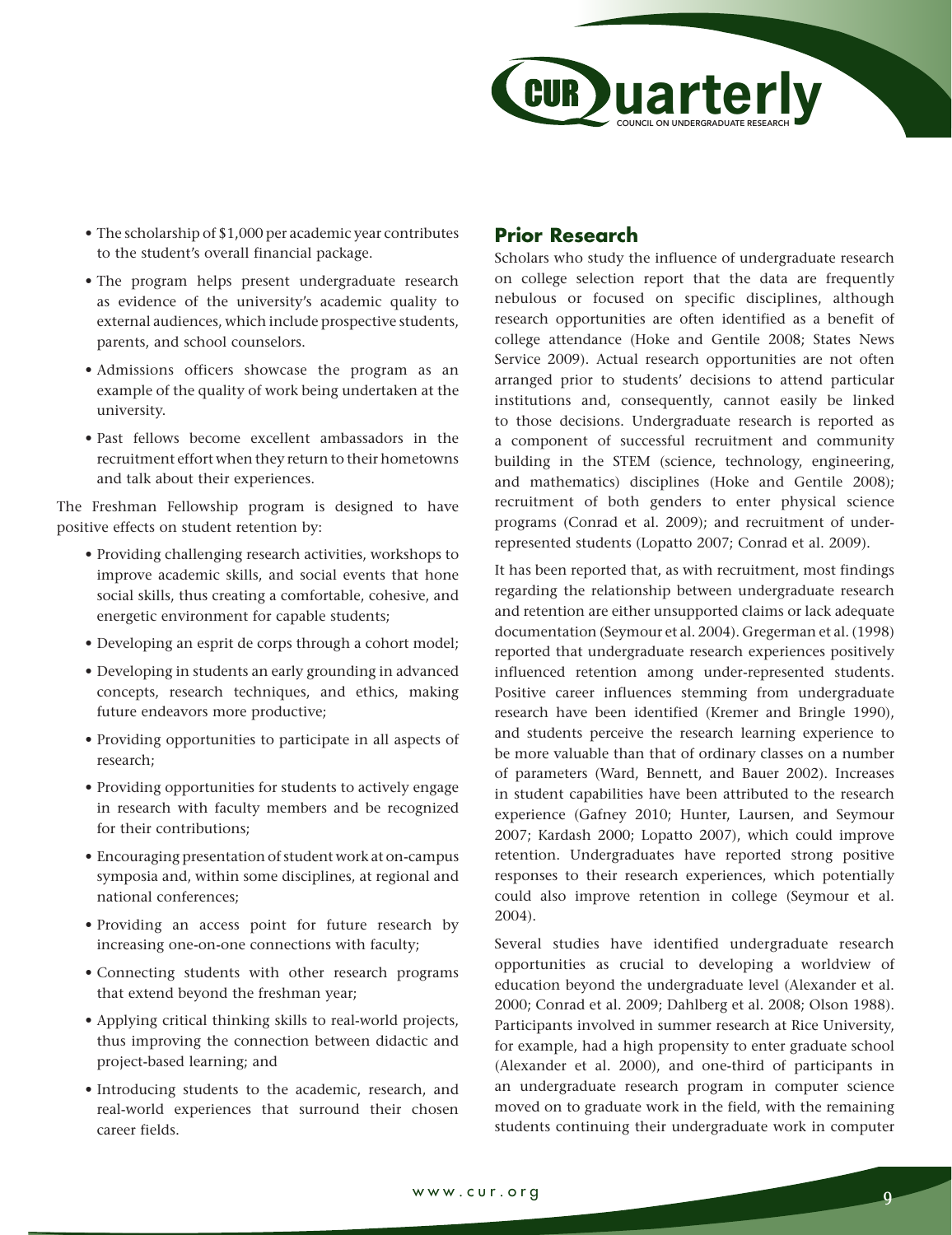science (Dahlberg et al. 2008). Undergraduate research and mentoring have also been identified as crucial to the academic success of minorities and women, as evidenced by recent articles by Davis (2009), Johnson (2011), Shultz et al. (2011) and Espinosa (2011). Hu, Kuh, and Li (2008, 77), however, demonstrated that, while associated with wide academic gains, inquiry activities did not have similar value for all students and that students demonstrated "negative effects on gains in general education and personal development". In a rare quantitative report, Berkes (2007) noted that 54 percent of STEM majors at the University of California-Berkeley participated in research, compared to 45 percent of non-STEM majors.

Wanner, Lewis, and Gregorio (1981) showed that, 30 years ago, the nature of the work and the supportive environment found at quality post-secondary institutions provided greater opportunities for students in the natural sciences than in other fields. While many subsequent studies regarding undergraduate research focused on STEM fields (for example, Lopatto 2004 and 2007, and Espinosa 2011), positive effects were also demonstrated in recent findings in the social sciences, humanities, and arts. In 2002, for example, Ishiyama noted self-reported gains in critical thinking, information amalgamation, and independent learning among social science and humanities students who participated in research, with earlier research participation having a more profound effect on first-generation students. Buckley (2008) reported that students reported gains in their intellectual, research, and collaborative skills in a study of seniors completing research in different fields at 63 institutions. And CUR has devoted considerable efforts to fostering research in the non-sciences in recent years.

# **Subjects and Methodology**

The Freshman Fellowship Program at NMU has served 129 students since 2006. Seventy-eight (60.5 percent) of these current and former participants responded to an online survey regarding the importance of undergraduate research in their selection of a college. Thirteen current students completed a truncated survey in the spring of 2011, focused solely on the role of the program in their decision to attend NMU. Finally, a separate online survey, completed by 13 (87 percent) of the university's admissions officers, asked participants to identify the relative recruitment value of nine different potential positive aspects of the university, one

of which was the opportunity for undergraduate research. This survey also asked the admissions officers to indicate the degree to which research was stressed with students of different academic abilities and programmatic interests.

Retention statistics were derived from university data comparing the status of the Freshman Fellows from 2006 through the present with the comparable cohort of students of the same years who met the eligibility requirements of the program but did not participate. These data were analyzed for differences in graduation rates of the initial cohort, students' GPAs upon graduation, and year-by-year retention at the university.

# **Recruitment Findings**

The Freshman Fellowship program is different from many undergraduate research programs at other institutions in that participants are accepted into the program prior to actually committing to the university. Consequently, it is possible to directly query participants regarding the effect of being accepted into the program on their ultimate decisions to attend NMU.

The program was indeed a contributing factor in the decision to attend NMU for a number of students. Twentyfive of the fellows (32.9 percent) responding to the online survey of past participants identified research opportunities as an extremely or very important factor in their initial search for a college, while 43 (56.6 percent) were neutral and 8 (10.5 percent) indicated that these opportunities were not important. Receiving the fellowship was an extremely or very important factor in the decision to attend NMU for 27 (35.5 percent) of respondents. Thirty-eight respondents (50 percent) were neutral regarding the effect of receiving a fellowship if they enrolled on their decision to attend the university, and 11 (14.5 percent) indicated that program acceptance was not important to their decision.

Future fellows also identified research opportunities as a factor in their initial search for a university. Eight students (53.3 percent) entering the program in fall 2011 indicated that research was extremely or very important in their college search, while six (40 percent) were neutral and one (6.7 percent) indicated that research was unimportant. Of these students, seven (46.7 percent) said acceptance in the program was extremely or very important in their decision to attend NMU. Four (26.7 percent) were neutral regarding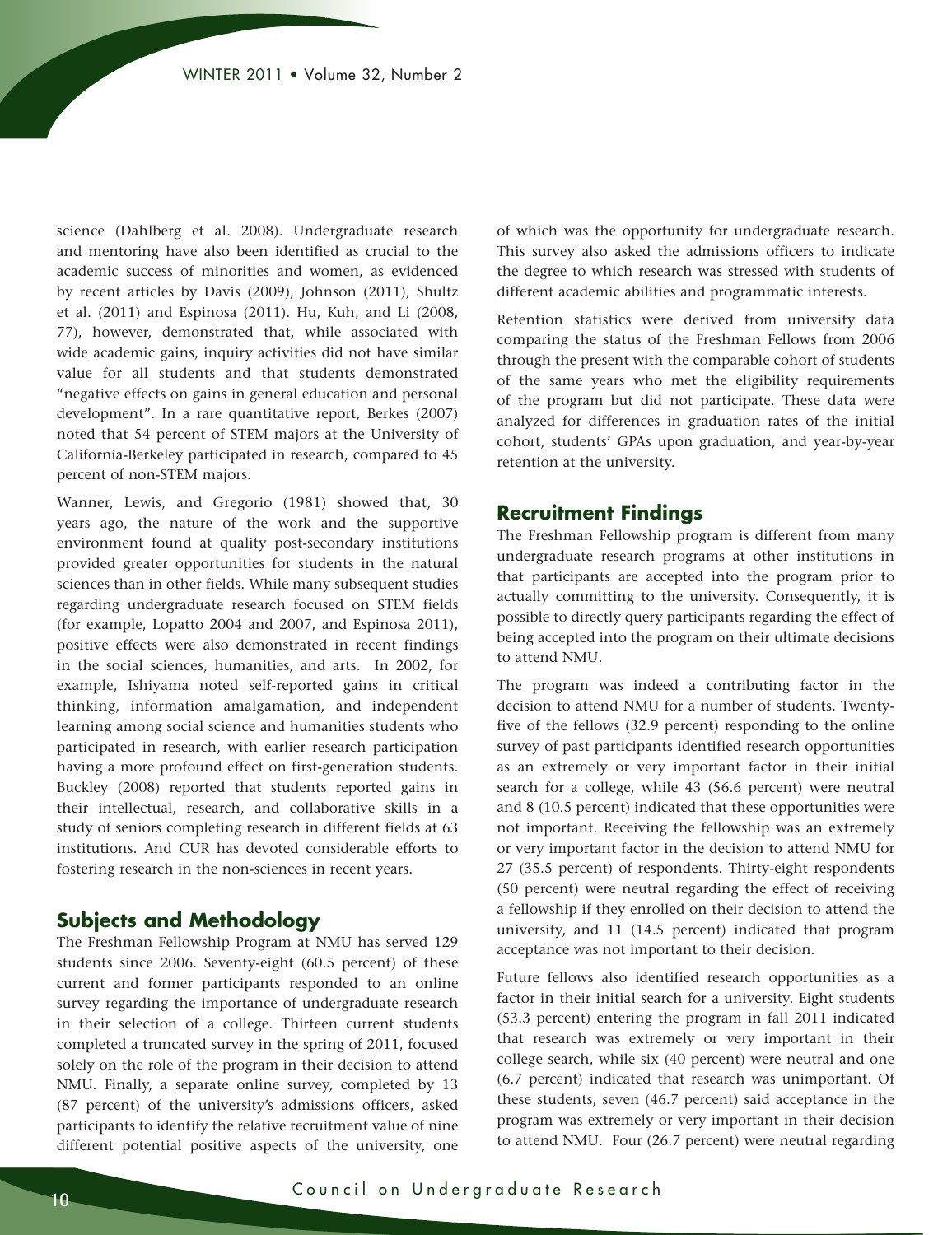

# the program's importance in their decision to attend the university, and a comparable number indicated that program acceptance was unimportant in their decision. Obviously, many factors other than research opportunities come into play with regard to college choice, but the fellowship program was very important to onethird to one-half of them.

University admissions officers utilize a variety of tools to encourage students to select NMU. The 13 university recruiters noted above who responded to my brief online survey were asked to rate the relative importance of several factors, including undergraduate research, commonly identified as positive features of the university. Research proved to be one of the least important recruitment factors, ranking seventh of nine options on the list (Table 1) but, interestingly, it demonstrated the highest degree of deviation among the respondents. No significant differences in responses were observed based on respondents' years of service as admissions officers, the only demographic data solicited.

Admissions officers were then asked to identify the degree to which they used undergraduate

#### **Table 1. Relative Importance of Recruitment Components Utilized by Admissions Officers**

| <b>Recruitment Component</b>                 | Mean* | s.d. |
|----------------------------------------------|-------|------|
| Overall quality of education                 | 86.5  | 10.5 |
| Quality of education in student's<br>program | 83.4  | 13.9 |
| Geography and city environment               | 81.1  | 15.9 |
| Cost of education                            | 78.8  | 22.6 |
| Recreation opportunities                     | 70.4  | 14.5 |
| Student groups and organizations             | 66.6  | 15.2 |
| Research opportunities                       | 54.2  | 23.4 |
| Sports                                       | 54.1  | 19.7 |
| Study abroad opportunities                   | 52.2  | 16.6 |

*Notes: N=13 (87 percent current NMU recruiters.) \*Sliding scale 0 (very unimportant) to 100 (very important).*

| Table 2. Importance of Research as a Recruitment Tool used |  |
|------------------------------------------------------------|--|
| <b>Admissions Officers for Different Student Groups</b>    |  |

| <b>Student group</b>                 | Mean* | <b>Median</b> | Mode           | <b>S.D.</b> |
|--------------------------------------|-------|---------------|----------------|-------------|
| By academic proficiency <sup>b</sup> |       |               |                |             |
| Higher achieving students            | 3.33  | 30            | 3              | 0.65        |
| Average students                     | 2.50  | 2.5           | зa             | 0.80        |
| Lower achieving students             | 1.67  | 1.5           | 1              | 0.78        |
| <b>By discipline</b>                 |       |               |                |             |
| Science, technology, or              | 3.33  | 4.0           | 4              | 0.98        |
| mathematics students                 |       |               |                |             |
| Professional degree students         | 2.83  | 3.0           | $4^a$          | 1.11        |
| (such as teaching or nursing)        |       |               |                |             |
| Social science students              | 2.42  | 2.5           | 3              | 0.90        |
| <b>Business students</b>             | 2.08  | 2.0           | $\mathcal{P}$  | 0.79        |
| Fine arts students                   | 1.75  | 2.0           | 2a             | 0.75        |
| Foreign language or                  | 1.75  | 2.0           | 2 <sup>a</sup> | 0.75        |
| international studies students       |       |               |                |             |
| Career (two-year) or                 | 1.64  | 1.5           | <sub>2</sub> a | 0.80        |
| certificate students                 |       |               |                |             |

*Notes: N=12 (80 percent current NMU admissions officers.) \*Scale 1 (rarely), 2 (sometimes), 3 (most of the time), and 4 (always). a Multiple modes. Highest value is shown. b"Higher," "average," and "lower" levels of achievement were not specifically quantified for the recruiters, but were based on information available to recruiters (high school GPA, SAT and ACT scores) and considered with regard to disciplinary averages of typical incoming students.*

> research as a recruitment tool for different groups of prospective students. Recruiters stressed research opportunities primarily to those students identified as high achieving or interested in STEM programs of study (Table 2). No significant differences were observed based on the admissions officers' years of service.

> Admissions officers were asked to identify the primary recruitment device in their toolbox. None of the individuals could identify a specific factor or tactic they used. Rather, they identified myriad components that were essential for a successful recruitment. Components identified by several recruiters included establishing a personal connection with students, encouraging campus visits, stressing the quality-tocost benefit ratio, demonstrating the options for involvement, and perhaps more significant to this institution than others, the opportunities for access to the natural environment.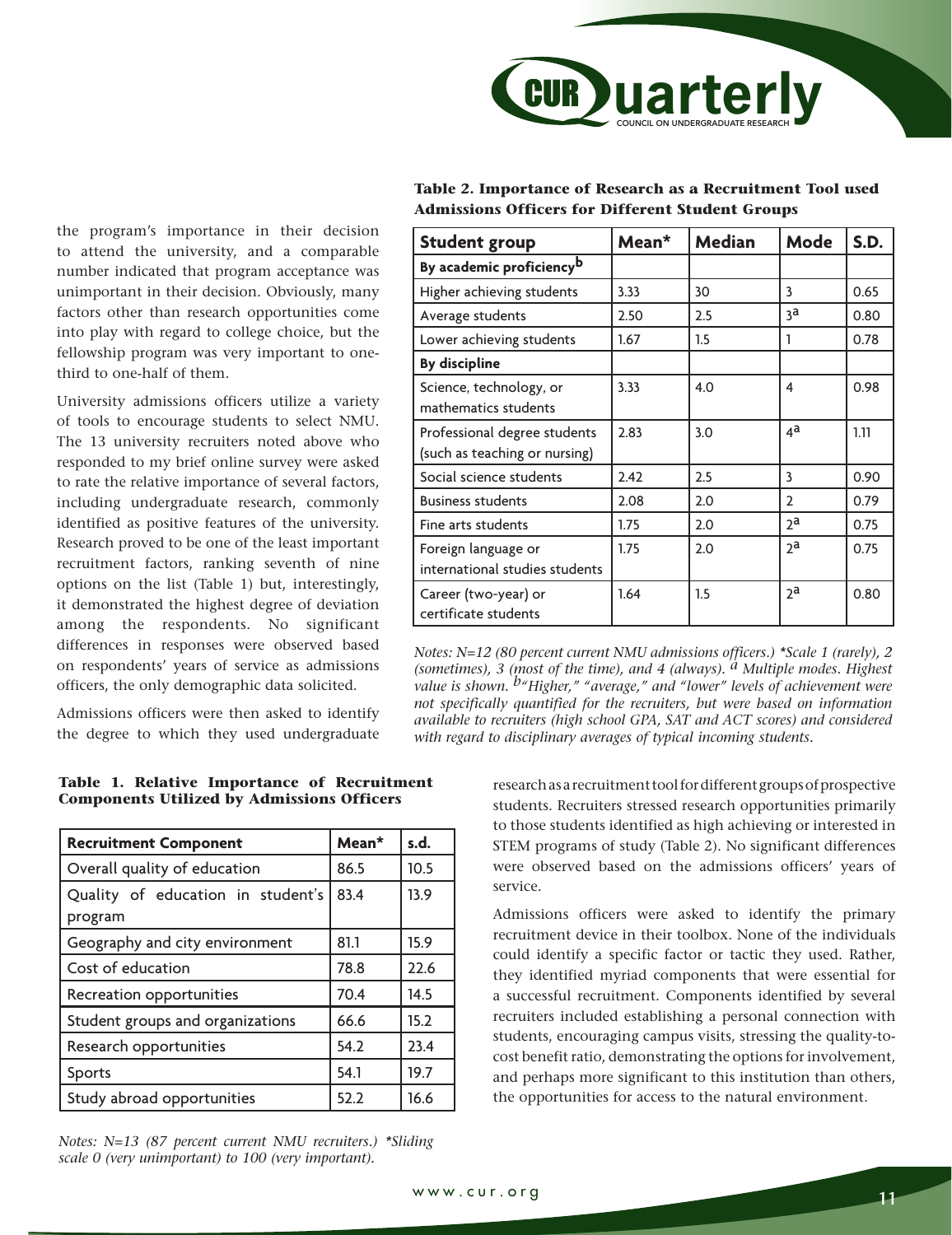# **Retention Findings**

Retention data for the Freshman Fellows is readily quantifiable using university records. This study compared NMU fellows enrolled from 2006 through 2010 with all other students of the same years who met the requirements of the program but did not participate. Significant differences in retention were found between the fellowship and control cohorts  $(\chi^2 (1, 1416) = 4.473, p = .034).$ 

Fellowship recipients demonstrated a higher annual retention rate for each of the study years (Table 3) relative to their non-participating peers. The majority of students from the 2006 cohorts who are no longer enrolled have graduated, but some left the institution, either to study elsewhere or to discontinue their education. Available data did not clarify the status of students who did not graduate but are no longer enrolled. Since NMU also provides a community college function, the differential in retention rates is pronounced following the second and third years of enrollment, when students are most likely to transfer to other universities (Table 3). The findings demonstrate that, over the study period, 8-percent fewer fellows were no longer enrolled relative to their peers. If the 2006 year is eliminated so as to remove the graduation factor, the Freshman Fellow cohort has a 92.7 percent retention rate compared to 81.6 percent for the control group, a difference of 11.1 percent.

To elaborate on this last point, only one of the cohorts (2006) has had at least eight semesters of coursework



Physics Professor Mark Jacobs, senior Amelia Shirtz (back), and Freshman Fellow Andi Shepherd examine computerbased astronomical test images. The trio is modifying a CCD camera for attachment to the university's telescope.

and, consequently, the standard minimal time required for graduation. Although numbers for fellows from 2006 are small (20 fellows) and not amenable to statistical comparison, data show a considerably greater percentage (Table 4: 19.4 percent) of Freshman Fellows from that cohort year have graduated relative to their non-participating peers and, consequently, are no longer at the university (Table 4). For those students from the 2006 year who have not graduated, the Freshman Fellows cohort also demonstrates a 5.9 percent positive increase in retention over their peers. Graduating Freshman Fellows attained a small, but not statistically significant, higher average GPA relative to their peers (Freshman Fellows GPA =  $3.52$  v. peer GPA =  $3.43$ ).

# **What Have We Learned?**

The undergraduate research experiences provided through the NMU Freshman Fellowship Program serve as a valuable mechanism to bolster student retention. The program likely has value as a recruitment tool, but this is not as demonstrable.

The study I conducted provides evidence of program challenges that are likely not unique to the institution.

- Undergraduate research at NMU, as this study discovered, is considered by admissions officers to be of interest primarily to high-achieving students interested in STEM fields. Recruiters may be harboring an outdated conception of "research" as something only for honors or gifted students, and that it is undertaken primarily in STEM disciplines. While practical and historical assumptions may play a role in this, handson research opportunities can be valuable to a significantly broader range of students, including those in education, law enforcement, nursing, social sciences, and the arts, to name the most obvious at this institution. While many articles reviewed for this paper strongly focused on STEM areas, the importance and value of similar experiences in other fields should not be minimized.
- Applicants to the Freshman Fellows Program are highly concentrated in the sciences. Levenson (2010) indicated that a strong STEM focus was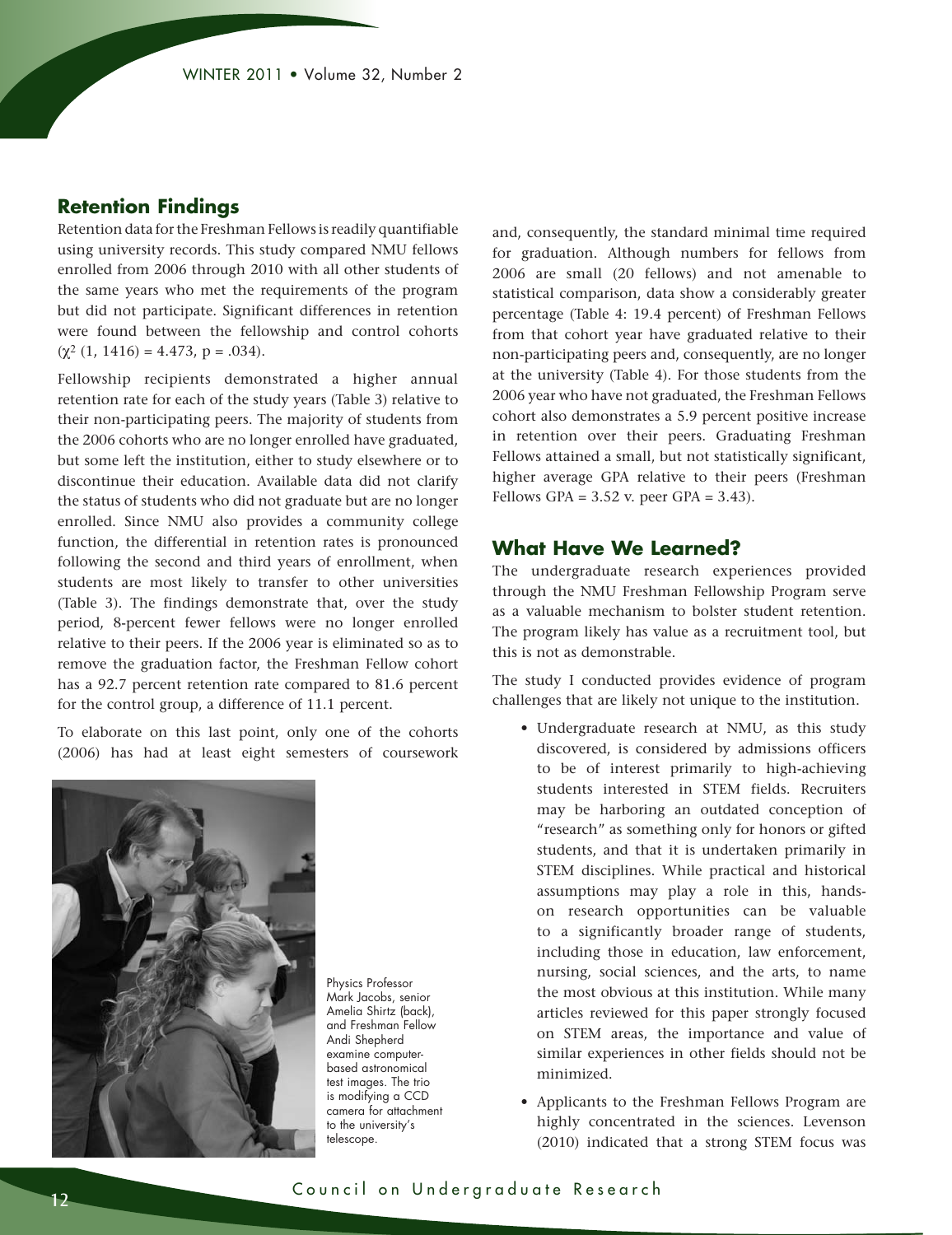

| <b>FIRST YEAR</b> |                    | <b>FRESHMAN FELLOWS</b> | <b>CONTROL COHORT</b> | % DIFFERENCE<br><b>BETWEEN GROUPS</b> |          |
|-------------------|--------------------|-------------------------|-----------------------|---------------------------------------|----------|
|                   | Not Enrolled N (%) | Now Enrolled N (%)      | Not Enrolled N (%)    | Now Enrolled N (%)                    |          |
| 2006              | 18 (90.0)          | 2(10.0)                 | 170 (70.8)            | 70 (29.2)                             | $-19.2%$ |
| 2007              | 3(12.0)            | 22 (88.0)               | 76 (27.3)             | 202 (72.7)                            | 15.3%    |
| 2008              | 2(5.7)             | 33 (94.3)               | 57 (21.8)             | 204 (78.2)                            | 16.1%    |
| 2009              | 3(14.3)            | 18 (85.7)               | 47 (17.9)             | 216 (82.1)                            | 3.6%     |
| 2010              | 0(0.0)             | 28 (100.0)              | 13(5.3)               | 234 (94.7)                            | 5.3%     |
| Total             | 26                 | 103                     | 363                   | 926                                   | 8.0%     |

#### **Table 3. Retention of Freshman Fellows Versus Comparable Non-Participants, 2006-2010 Enrollments**

Note: Freshman Fellow n=129, Control n=1,289.

initially observed in an undergraduate research program at Florida State University, but that fully 60 percent of student researchers were in non-STEM areas following a concerted three-year effort to encourage arts and humanities faculty members to take students on as research assistants. While there are similar possibilities at NMU, a broad-based outreach mechanism has not been implemented that would connect NMU researchers in non-STEM fields with students prior to their arrival on campus.

 • Possibly related to the narrow outreach emphasis by admissions officers, the Freshman Fellows Program frequently reaches faculty capacity in certain disciplines more quickly than in other disciplines. This creates an acceptance discrepancy, with lesserqualified students in certain fields having a greater chance of being accepted to the program due to less competition in certain fields.

Additional lessons gleaned from anecdotal comments of both faculty mentors and student participants may be of potential benefit, although they have not been rigorously studied. Comments include assertions that:

 • Faculty must be the final decision-makers in student assignments. Faculty involvement is greatly improved if potential mentors have the opportunity to review a candidate's interests and actively make the decision to accept the student into the fellowship program.

- A good interpersonal connection between the student and the faculty mentor is critical. The greatest number of positive comments by students regarded the development of a personal relationship with their mentor.
- While many research skills are highly transferable, placing students with a research mentor who shares similar research interests improves the student's perception of the value of the experience. Most negative student comments concern a lack of personal interest in the research topic. While attempts are made to connect students with researchers in their area of greatest interest, this is not always possible.
- Students who perceive their research tasks to be important to the overall work of a team, and not just make-work, have a much better experience.
- Faculty training in mentoring for this program is limited and should be expanded to better ensure a quality experience. Mentors receive a CUR-produced booklet on undergraduate mentoring (Merkel and Baker 2002); correspondence regarding the mentoring

|  |  | Table 4. Graduation and Retention Comparisons for 2006 Freshman Fellows and Control Group |  |  |  |  |  |
|--|--|-------------------------------------------------------------------------------------------|--|--|--|--|--|
|--|--|-------------------------------------------------------------------------------------------|--|--|--|--|--|

|                           | <b>GRADUATED N (%)</b> | <b>ENROLLED, NOT</b><br><b>GRADUATED N (%)</b> | <b>NO LONGER</b><br><b>ENROLLED N (%)</b> | TOTAL N (%) |
|---------------------------|------------------------|------------------------------------------------|-------------------------------------------|-------------|
| Control                   | 121(50.6)              | 56(23.4)                                       | 62(25.9)                                  | 239         |
| Freshman Fellows          | 14 (70.0)              | 2(10.0)                                        | 4(20.0)                                   | 20          |
| S Difference (Control∕FF) | $-19.4%$               | 13.4%                                          | 5.9%                                      |             |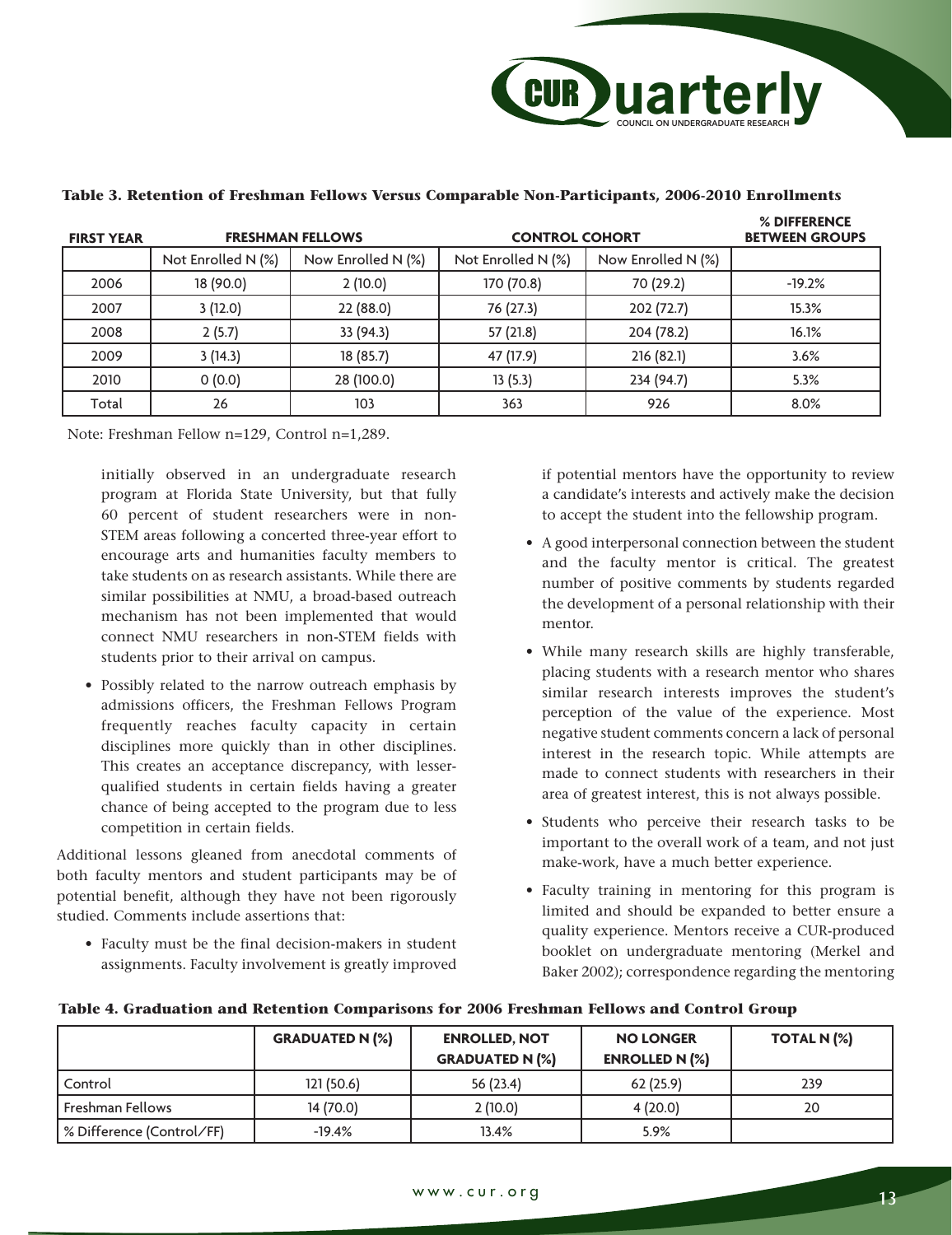role and student and mentor responsibilities; and face-to-face, phone, and email interactions with the director of the program, as needed, to manage any concerns that develop.

- It would be desirable to require a written research plan signed by both the student and the mentor. This becomes a de facto contract and focuses the student's work.
- The program now requires an end product, such as an oral or poster presentation or a report. This provides a focused goal and deadline for the student. Encouragement and support of public and conference presentations and journal publications is also important.
- Students want to interact with other fellows, so social activities must be a part of the experience.

# **Future Research**

Successful recruitment and retention are functions of multiple factors, most of which were not included in this study. For example, my survey did not ask for students' socioeconomic demographics, which could influence the decision to conduct research, based on students' need to work and the time commitment required to complete research. Related to this, it would be good to know the incoming students' perceived career goals, which would help to indicate their desired terminal degree.

In addition, the quality of the faculty-mentor relationship needs to be more deeply explored. The added value to research students of skills development and academic success, the development of relationships with peers and faculty within a department, and the sense of belonging that potentially develops because of the experience should have positive effects on student retention and career choice, but this needs to be verified.

A broader national examination of admissions officers' perceptions regarding the relationships among undergraduate research, student achievement levels, and STEM fields is needed. College recruiters may continue to harbor an antiquated opinion of research as important only to a specific subset of students. If so, colleges may be missing opportunities to recruit talented students who never learn that research is an option in their chosen discipline. Clearly,

the "science" of research is beneficial to students of all fields and abilities.

Finally, longitudinal examinations of the mentoring relationship should be undertaken to identify those components that foster long-term benefits for both students and faculty members, as well as those that hinder or hamper the relationship. This would be useful information for new faculty mentors and would aid in the identification of best practices.

While the effect of the Freshman Fellowship Program on recruitment requires more research, the connection between participation in the program and student retention at NMU has been established. Anecdotal evidence exists indicating long-lasting relationships between some students and mentors when a tight connection is initially forged. Some labs currently have three cohorts of Fellows working together. For institutions willing to provide appropriate fiscal and technical support, our program could serve as a model to help attract and retain talented students.



NMU Freshman Fellows Nikki Stuckman, Brianna Jones, and Amanda Sterzick (l to r) presented two poster sessions at the NCUR conference in Ithaca, NY in 2011. The students shared their experiences with their peers through a Prezi found at http://prezi.com/uclatzj41dfy/freshman-fellows/.